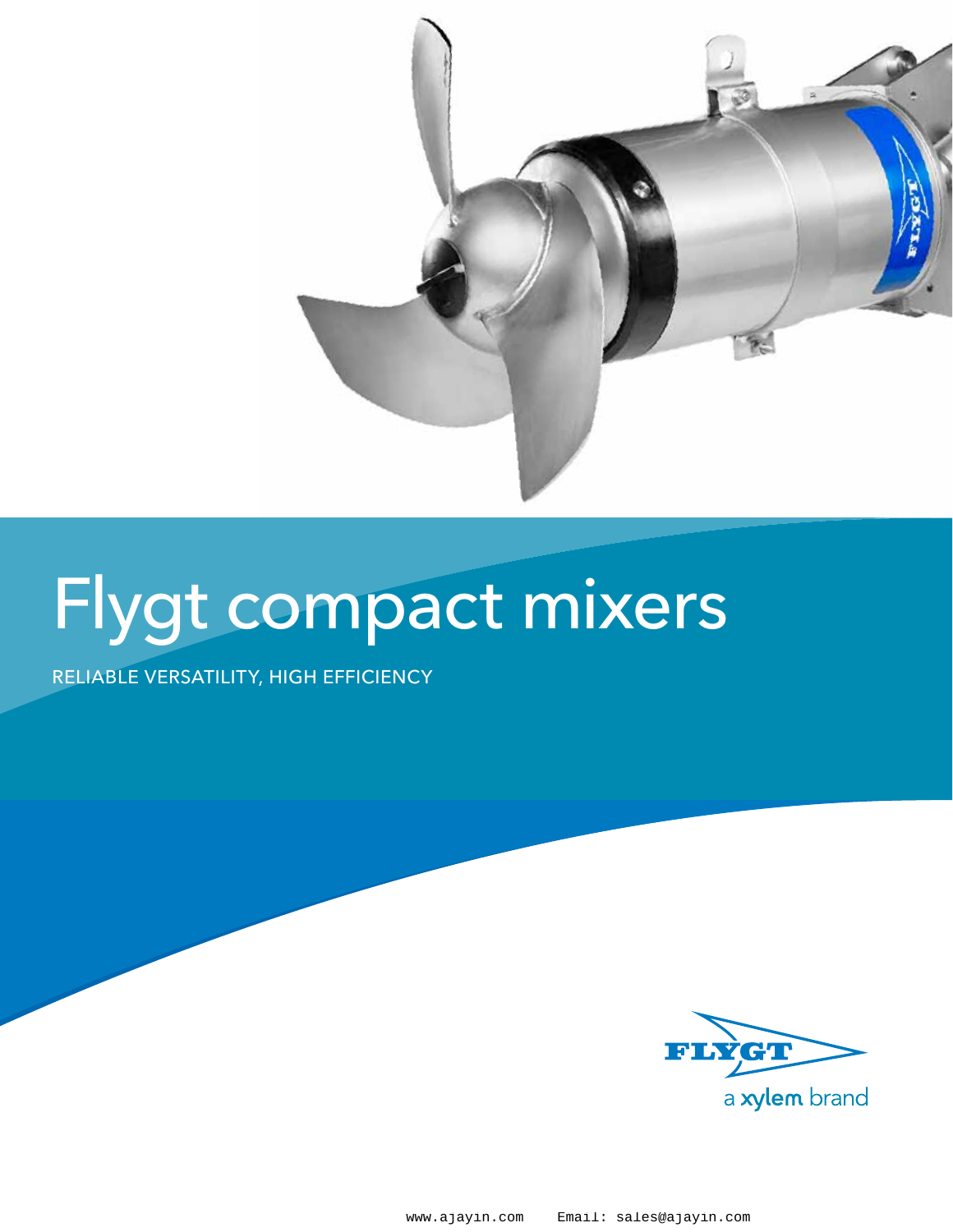## Compact mixing for any requirement



#### Rising to the mixing challenge

All mixing applications require varying degrees of both small-scale turbulence and bulk flow. With a good bulk flow, the contents of the entire tank are set into motion involving in the mixing process. The strength of the bulk flow is, in turn, dependent on the total amount of installed thrust and layout.

#### Unparalleled expertise, broad mixing solutions

Flygt pioneered the use of thrust as the main performance parameter for mixing. And every day, we put more than 50 years of R&D expertise and practical experience to work to determine the right technology, mixer size and layout for your requirements.

Our comprehensive portfolio of mixers and agitators cover virtually every requirement. Hundreds of thousands of Flygt mixers and agitators are in service worldwide, delivering efficient mixing performance.

#### Flygt compact mixers

Engineered for flexibility, versatility and lean installation, these space-saving mixers offer highly efficient solutions for any tank shape and size.

Our compact mixers easily blend highly contaminated fluids high-density or high-viscosity liquids, and liquids with fibrous material. Few components, low capital investment and straightforward service routines make Flygt compact mixers the economical choice for a broad range of mixing applications, like:

- Activated sludge treatment such as conventional ASP or sequencing batch reactor
- **B** Sludge holding tanks
- **Equalization tanks**
- **Pump station mixing**
- Grit chamber mixing
- **n** Chlorination basins
- Paper pulp chests
- Quenching tanks



Advantages of Flygt compact mixers

- n High efficiency and reliability
- $Space-saving$ installation
- **Easy handling of highly** fibrous materials
- Few, easy-to-service components
- **Durable design**
- **n** Low total cost of ownership



#### Our comprehensive mixing portfolio

Flygt's wide array of reliable, trouble-free mixing equipment includes:

- **n** Flygt low-speed mixers
- **Flygt compact mixers**
- **Flygt top-entry** agitators
- n Flygt jet mixers
- n Flygt hydroejectors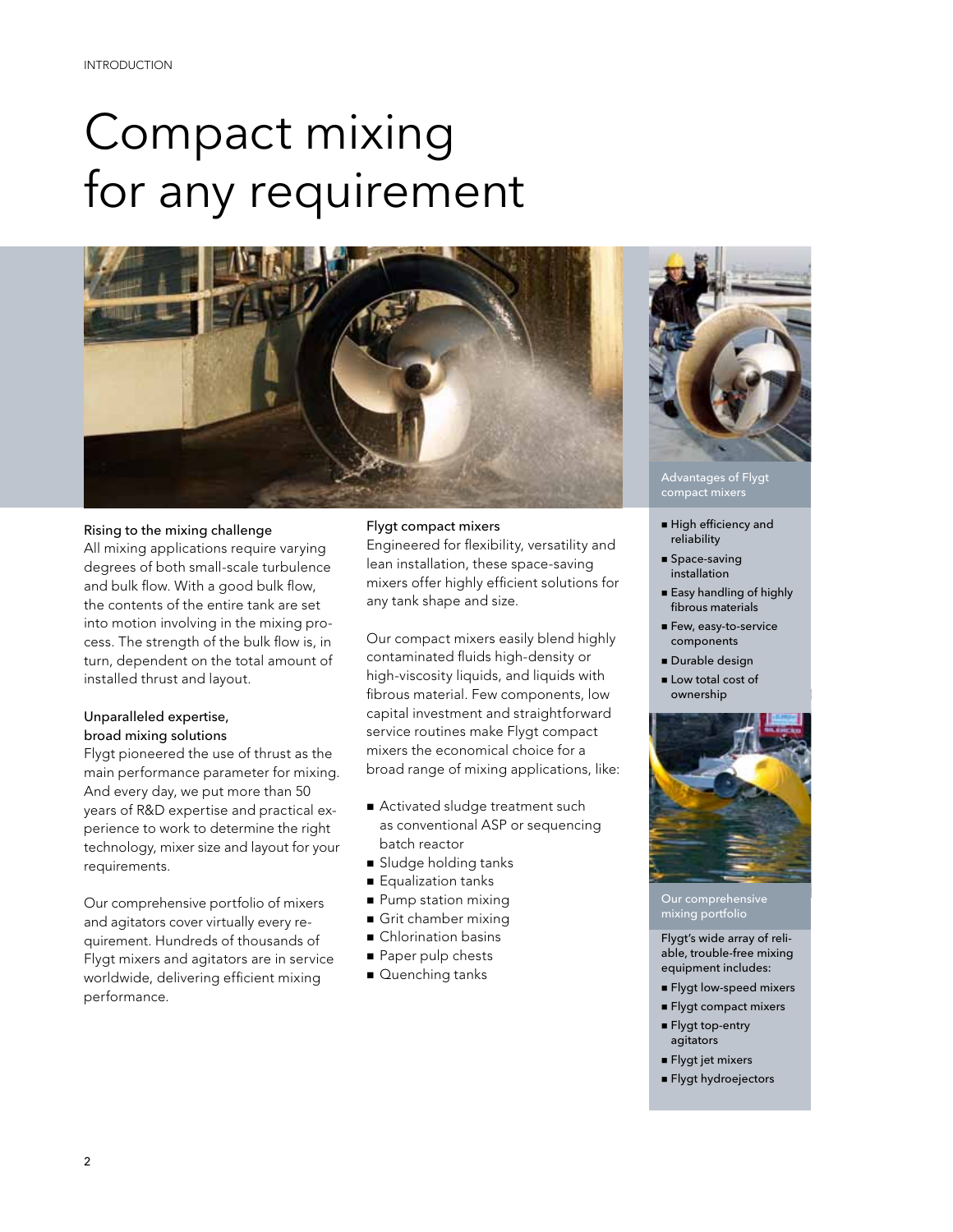## Designed for high reliability

For decades, we have been at the cutting edge of mixer research and development. Flygt compact mixer components contribute to reliable operation, reduced energy costs and efficient mixing.

Compact, robust direct-drive motor

Our squirrel-cage induction motor is manufactured at our premises for durability and dependability. Stator windings are trickle impregnated in resin and rated at Class H 180°C (355°F) for excellent resistance to overheating and long service life.



Class H stator motor for long service life.

#### Line-start permanent magnet motor

The optional line-start permanent magnet (LSPM) motor for the Flygt 4650 compact mixer combines the

efficiency of a synchronous permanent magnet motor with the direct on-line starting of an induction motor. This saves on current-related costs, such as for cables and power supplies, and up to 20%



Optional LSPM motor for additional energy savings.

on energy compared to conventional induction motors.



#### Oil housing

The large oil volume ensures smooth operation and long service intervals between refills. To make service easy, the oil plugs allow refill without removing the propeller.

#### Active Seal™ for zero leakage

The Flygt Plug-in seal features the Active Seal™ system for zero leakage into the stator housing.

Laser-cut grooves on the inner seal faces, act as a micro-pump to force any liquid present on the drive-unit back to the buffer fluid side. The seal housing with barrier fluid helps lubricate and cool the seal, ensuring efficient heat transfer even when running dry.



Active Seal™ for zero leakage.

#### Non-clogging, fiber-handling hydraulics

Flygt compact mixers feature an efficient hydraulic design with few, easy-toservice components, which contributes to reliable, trouble-free operation. Engineered to generate maximum thrust with minimal use of energy, the propeller blades with their backswept design allow highly fibrous material to pass through. Wide-hub design deflects fibrous material.



Non-clogging hydraulics



Optional jet ring for increased mixing efficiency.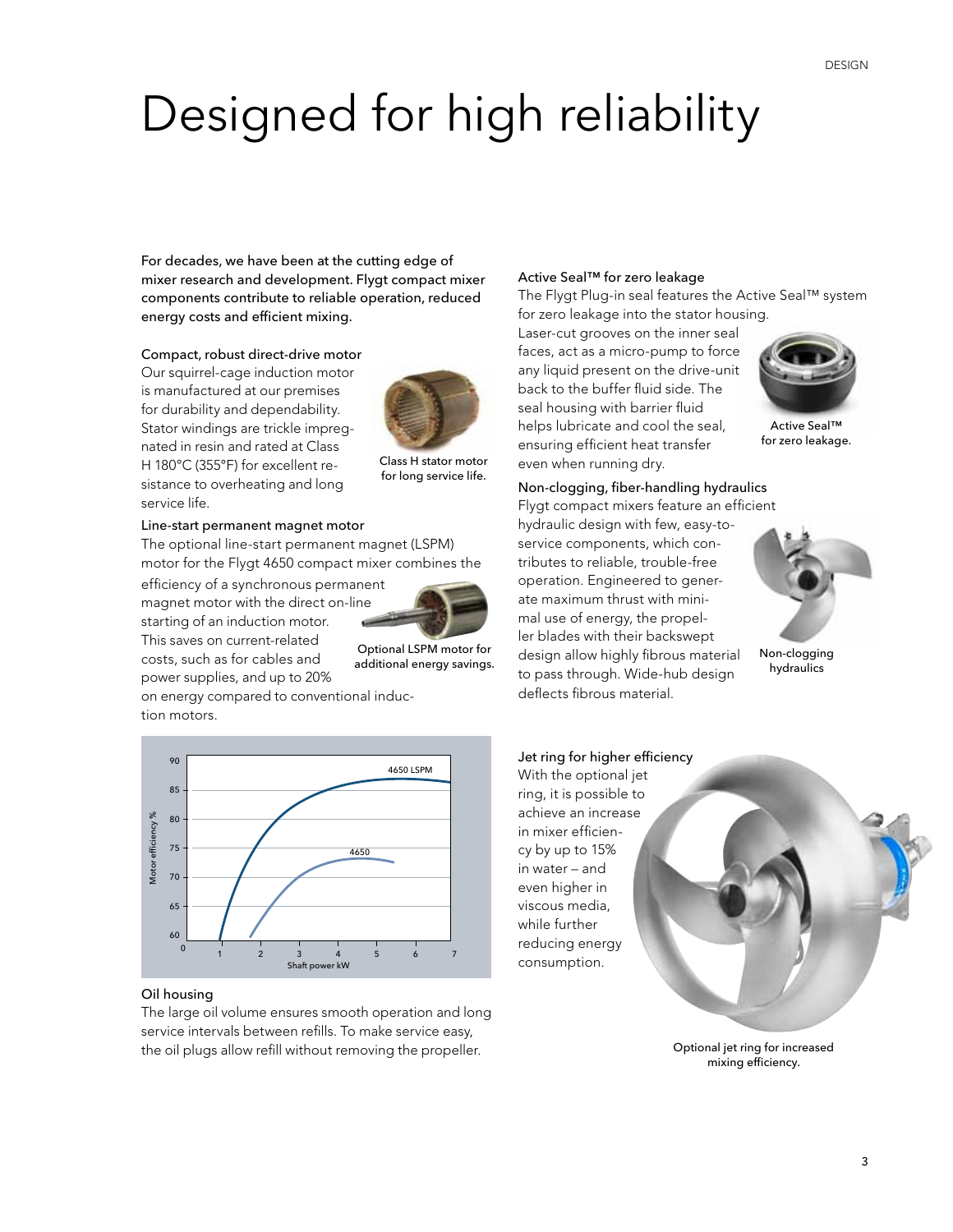### Dependability starts with attention to detail

#### 1 Cable entry

Compressible bushing and strain relief on the cable prevent leakage into the motor, providing a reliable installation.

#### Motor 5

High-performance, squirrel-cage induction Class H motor provides thermal overload protection and extra long service life.

#### <mark>2</mark> Oil housing the second of the second of the second of the second of the second of the second of the second o

Large barrier fluid volume lubricates and cools the seal and thereby prolongs service life.

#### Propeller 6

Available with different blade angles, thin double-curved propeller optimizes mixing efficiency. Wide-hub design deflects fibrous material.

3 4

#### 3 Monitoring

2

Thermal sensors embedded in the stator windings prevent overheating. Leakage sensors are available as options.

#### 4 Bearings

Securely supports the shaft by means of one main bearing at the propeller end and a double bearing at the rear end.

9

7 Plug-in seal with the 18 Materials 19 Plug-Active Seal™ system Offers increased sealing reliability and zero leakage into the motor, thereby reducing the risk of

bearing and stator failure.

#### 8 Materials

8 5

All external parts manufactured for excellent corrosion-resistance. Major parts in stainless steel.

Optional jet ring increases hydraulic efficiency thereby

9 Jet ring

7

 $\sim$  1  $\sim$  1  $\sim$  1  $\sim$  1  $\sim$  1  $\sim$  1  $\sim$  1  $\sim$  1  $\sim$  1  $\sim$  1  $\sim$  1  $\sim$  1  $\sim$  1  $\sim$  1  $\sim$  1  $\sim$  1  $\sim$  1  $\sim$  1  $\sim$  1  $\sim$  1  $\sim$  1  $\sim$  1  $\sim$  1  $\sim$  1  $\sim$  1  $\sim$  1  $\sim$  1  $\sim$  1  $\sim$  1  $\sim$  1  $\sim$  1  $\sim$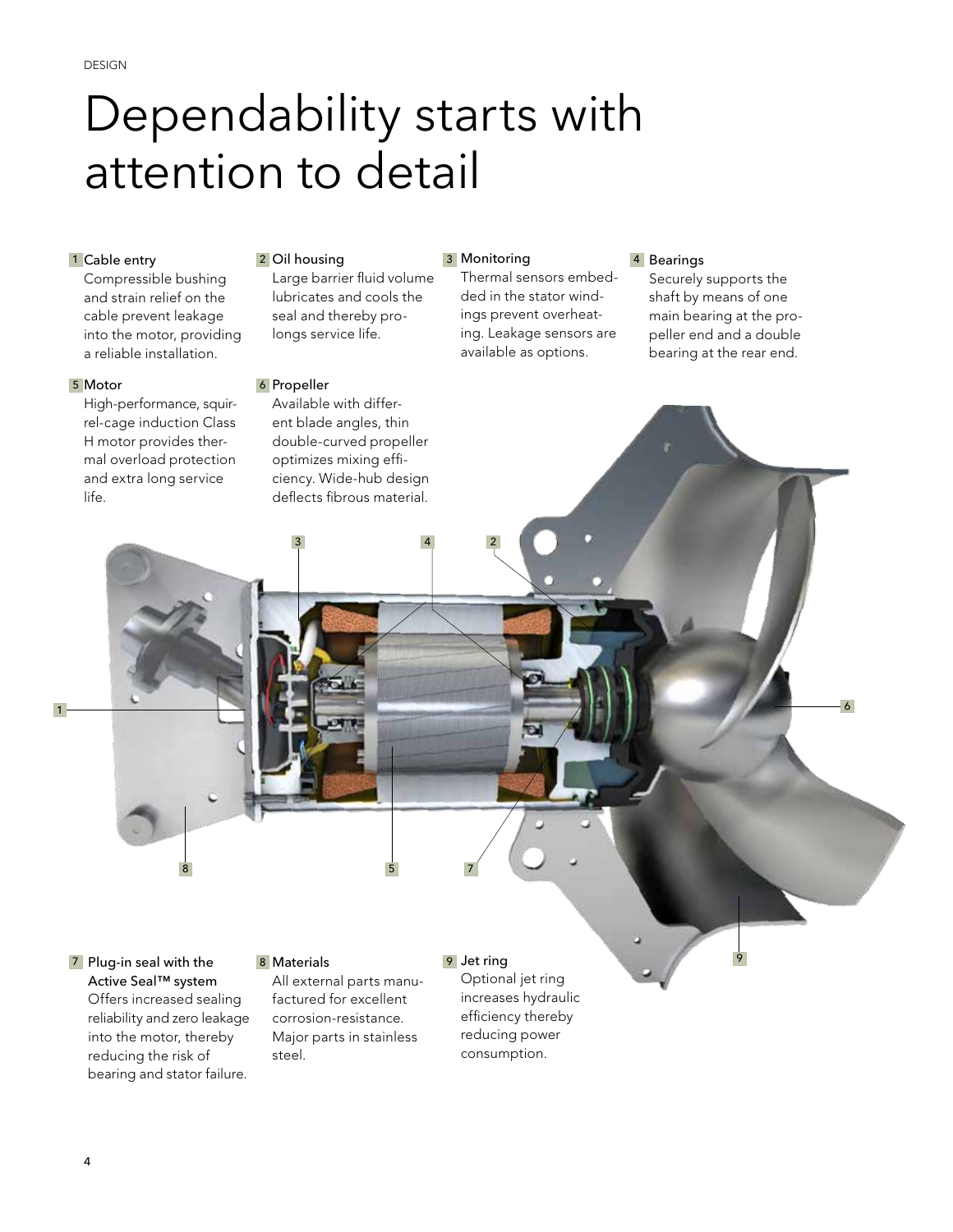### Low-cost installation

Flygt installation equipment is rigid enough to withstand the weight and reaction forces exerted by the mixer throughout its operating life. It is also robust and easy to work with.

#### Guide bar systems for any tank

To help withstand fatigue from strongly fluctuating forces within the tank, Flygt compact mixers are usually installed along rigid guide bars at appropriate depths for optimal mixing efficiency. Used together with our lifting equipment, guide bar systems enable easy access for inspection and service.

#### Safe, convenient lifting equipment

Raising and lowering Flygt compact mixers with our lifting equipment is as easy and convenient as it is safe. The CE-approved lifting davit is mounted in a holder at its lower end, which enables easy turning of the davit. To reduce investment cost, one davit can be used for several mixers.

#### A broad range of compact mixers

Our compact mixer portfolio includes eight different sizes of direct drive mixers. Using standardized materials and components, the modular design, which includes a series of blade angles for each model, provides a comprehensive range of mixer performance.

Methods of installation



mounting The mixer is lowered or raised along a guide bar located on the tank wall.



Floor mounting Affixes to a stand on the bottom; often used in shallow tanks and ponds.



Flange mounting Securely affixes to an adapter flange, which is mounted in the tank inspection hole.



Cantilever mounting Mounts on a cantilever bar, which is fixed to the tank edge.



#### Facts and figures

| Model                                       | 4610                  | 4620                        | 4630                                                                                                                                                                   | 4640                       | 4650                              |                 | 4660              |                                                                                                                                                                    | 4670                     | 4680                               |                                                                                                | 4650 LSPM          |                     |
|---------------------------------------------|-----------------------|-----------------------------|------------------------------------------------------------------------------------------------------------------------------------------------------------------------|----------------------------|-----------------------------------|-----------------|-------------------|--------------------------------------------------------------------------------------------------------------------------------------------------------------------|--------------------------|------------------------------------|------------------------------------------------------------------------------------------------|--------------------|---------------------|
| Power, kW<br>$\cdot$ 50 Hz<br>$60$ Hz (hp)  | .0.9<br>0.9(1.2)      | :1.5<br>: 1.7(2.3)          | : 1.5<br>1.9(2.5)                                                                                                                                                      | 2.5<br>3.0(4.0)            | :3.7<br>4.5(6.0)                  | 5.5<br>6.2(8.3) | :7.5<br>8.2(11.0) | $\cdot$ 10<br>(11.2(15.0))                                                                                                                                         | $\cdot$ 13<br>14.9(20.0) | :18.5<br>$(22.4(30.0)$ 30.0 (40.0) | $-25$                                                                                          | $-5.0$<br>6.0(8.0) | $-7.0$<br>8.2(11.0) |
| Thrust range:<br>$-50$ Hz, N<br>$-60$ Hz, N | $:100 - 200$<br>: 100 | $100 - 300$<br>$:100 - 300$ | $200 - 500$<br>300-500                                                                                                                                                 | $200 - 800$<br>$300 - 800$ | $\frac{1}{2}800 - 1300$<br>: 1200 | 800-1900        | $800 - 2200$      | $800 - 2800$<br>$\pm 1200$ –1500 $\pm 1200$ –2300 $\pm 1200$ –3100 $\pm 2000$ –3800 $\pm 2000$ –5500 $\pm 2000$ –7000 $\pm 1200$ –1600 $\pm 1200$ –2400 $\pm 1200$ |                          |                                    | $\frac{1}{2}$ 1400-3800 $\frac{1}{2}$ 1400-5300 $\frac{1}{2}$ 1400-6400 $\frac{1}{2}$ 900-1400 |                    | $:900 - 2000$       |
| Propeller<br>diam.m(in)                     |                       | $0.210(8.3)$ $0.210(8.3)$   | $(2.8)$ $(0.368(14.5)$ $(0.580(22.8)$ $0.580(22.8)$ $(0.580(22.8)$ $0.580(22.8)$ $(0.580(22.8)$ $0.766(31.6)$ $0.766(31.6)$ $0.766(31.6)$ $(0.580(21.8)$ $0.580(22.8)$ |                            |                                   |                 |                   |                                                                                                                                                                    |                          |                                    |                                                                                                |                    |                     |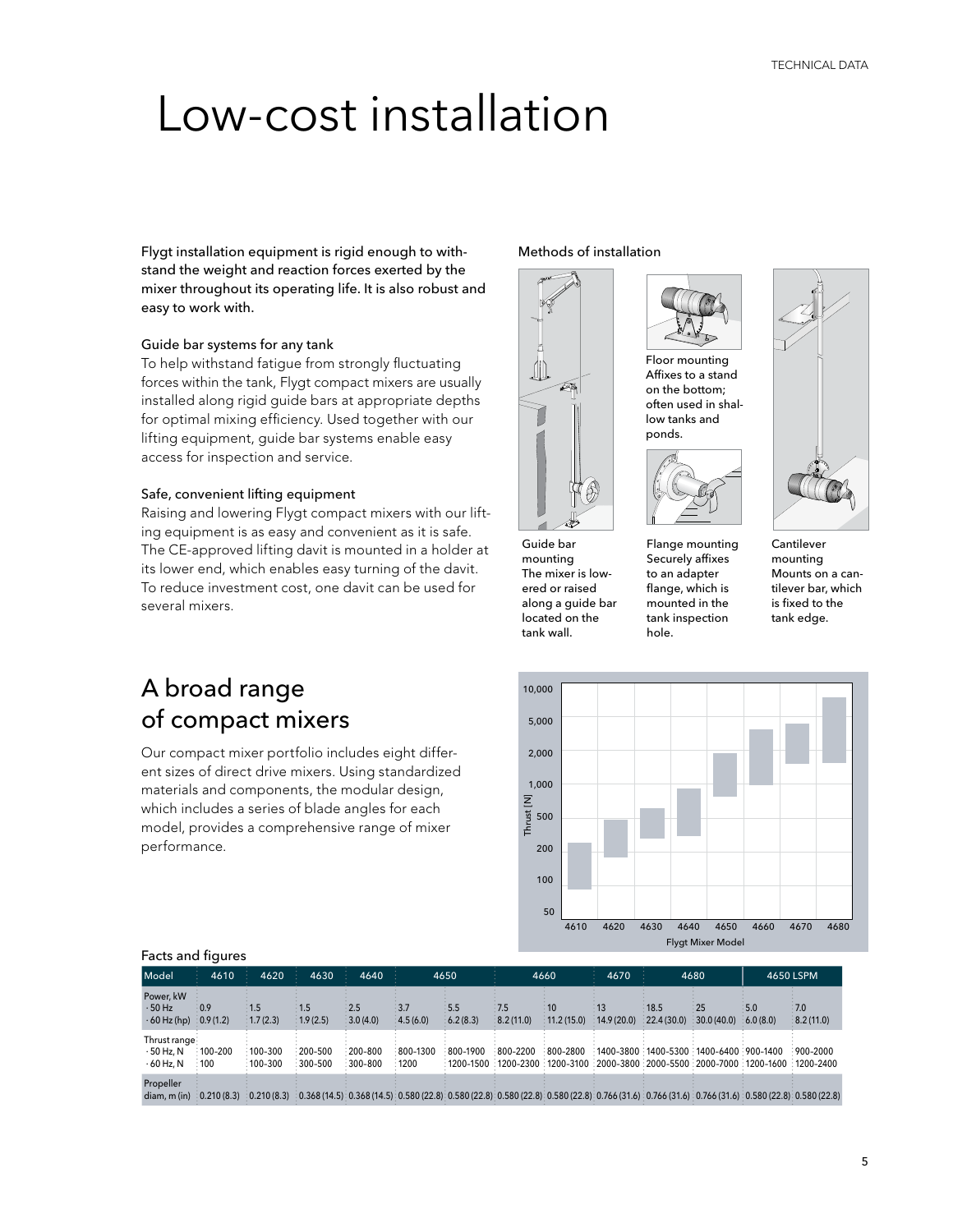### **Options**

#### SUBCAB®

Heavy-duty submersible rubber cable.

#### SUBCAB® Screened

Heavy-duty submersible rubber cable for use with VFD and to limit electromagnetic interference.

#### Special cables

Withstand high temperatures, high voltage and chemical agitation.

#### Leakage sensors

Automatically detect, together with external monitoring equipment, any leakage in stator and oil housings.

Extended jet ring For improved motor cooling in viscous liquids.

#### Flygt MiniCAS supervision

Provides quick and easy equipment protection by monitoring thermal overload switches and leakage detectors.

#### Explosion-proof versions

For use in potentially explosive or flammable environments.

#### High chromium cast iron propeller

Withstands severe abrasion resulting from mixing hard mineral slurries.

#### Silicone carbide (RSiC) seal

Provides excellent abrasion resistance and superior resistance against acid and chloride liquids.



Vortex protection shield

to the surface.

Zinc anode kits

applications.

Warm liquid versions

Prevents air vortices from being drawn from the surface into the mixer propeller to maintain optimal performance. For use in applications where the liquid depth is very shallow or when the mixer must be placed close

For use in high temperature applications (up to 90°C).

Provides extra corrosion-resistance for seawater

Stator leakage sensor



Flygt MiniCAS supervision unit



Vortex protection shield **Cast iron propeller** Cast iron propeller **Extended** jet ring



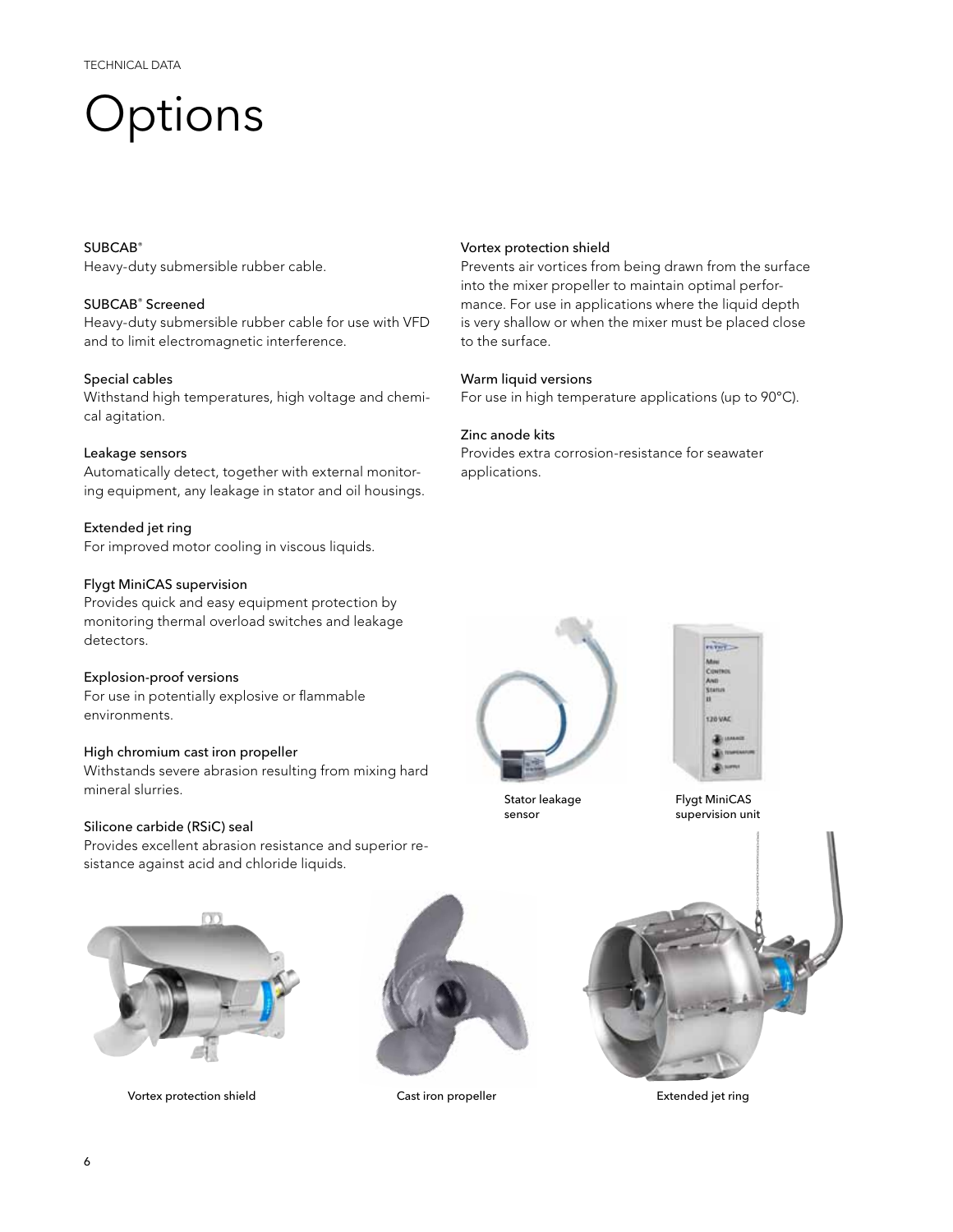## A perfect blend of support and service



Boost efficiency with monitoring and control

We supply everything from controllers, sensors and start equipment to SCADA software for complete fluid handling supervision.



Enjoy the benefits of a premium brand

Genuine spare parts are vital to ensure long and trouble-free operation. We guarantee the availability of spare parts for 10 years after we stop production of a model.



A deep understanding of fluid handling and vast experience in mixing technologies makes Flygt a trustworthy and reliable partner for all your process requirements.

#### Systems engineering expertise

Dimensioning and layout are critical factors in maximizing performance. Using our expertise and intelligent tools, we analyze your requirements to identify the right mixer or agitation system to optimize your processes.

#### Support along the way

Our recommendations result from the use of specially developed and validated Computational Fluid Dynamics software programs, based on carefully selected, relevant models. Our own testing facilities as well as field testing and measurement of actual performance onsite provide Flygt engineers with keen insight into what works. Using this knowledge and expertise we help you maintain your installation in top operating condition.

#### Global service network

Should any problem occur with your Flygt mixers and agitators, professional assistance and original spare parts are always within easy reach through our extensive service network in 140 countries.